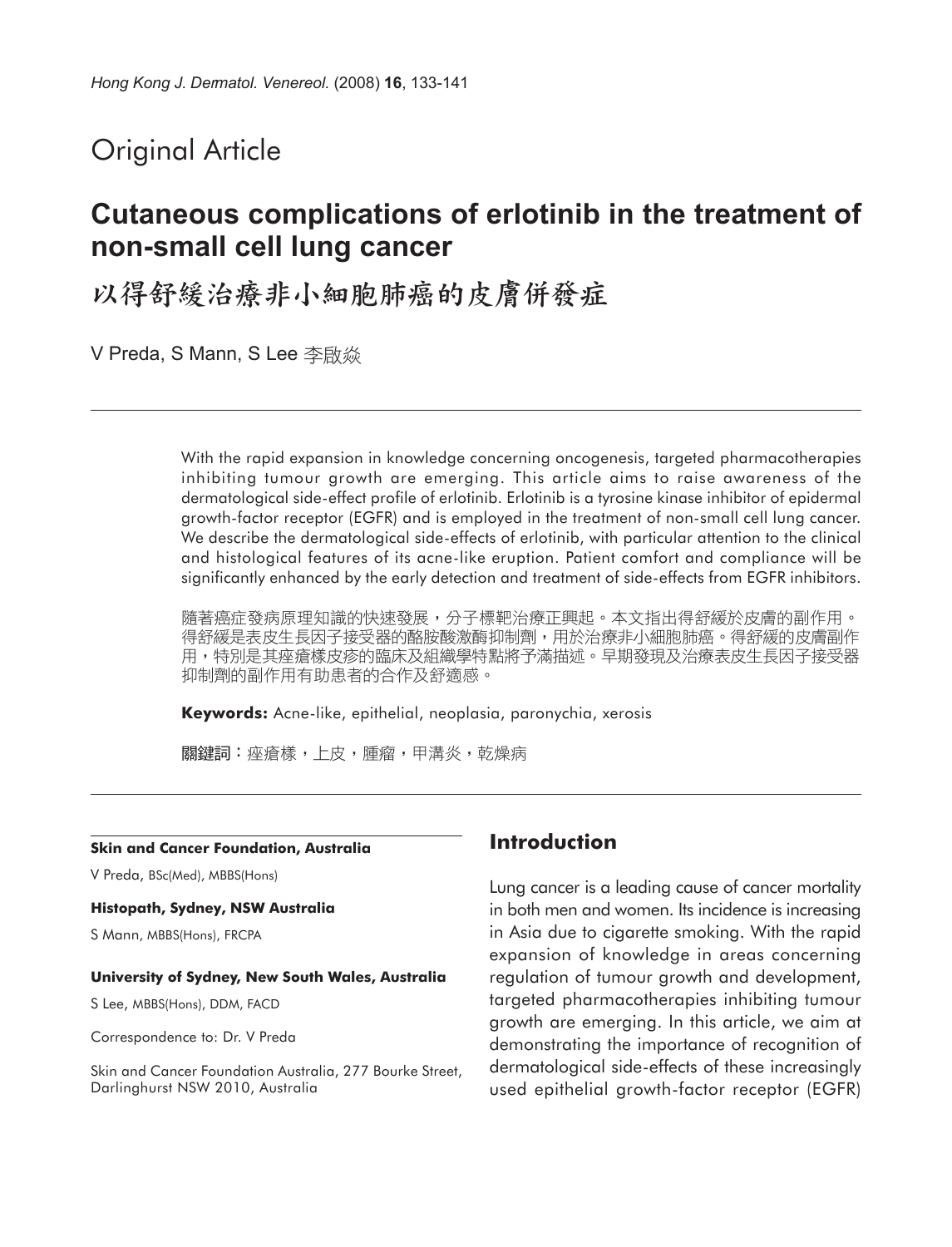blockers. Increased survival rates correlate with ongoing chemotherapy. Patients are able to continue with activities of daily living and work in a highly functional capacity. Effective management of sideeffects is, therefore, of paramount importance.

# **Objective**

To describe the muco-cutaneous side effects of erlotinib therapy in patients suffering from nonsmall cell lung cancer (NSCLC).

# **Methods**

Three NSCLC patients having erlotinib chemotherapy were voluntarily recruited. They were regularly reviewed by their oncologists, as standardized for NSCLC patients. Due to the onset of dermatological side-effects, all three patients were referred to a dermatologist. Skin biopsies and clinical photos were taken. Patients were reviewed periodically by their dermatologists to assess progress and response to treatment.

## **Case report**

We followed three patients over time and their clinical background was as follows:

*Patient 1:* A 41-year-old female was diagnosed to have adenocarcinoma of the lung after initial presentation with persistent hoarseness, cough and right upper lobe mass on chest X-ray. She was a non-smoker. Erlotinib was commenced as first-line chemotherapy.

*Patient 2:* A 77-year-old female was diagnosed to have adenocarcinoma of the lung after initial presentation with left arm pain and investigations revealed NSCLC with splenic metastases. She was a non-smoker. She was given carboplatin and gemcitabine followed by pemetrexed as first line chemotherapy, together with adjuvant radiotherapy. Remission was not achieved.

Erlotinib was commenced as second-line chemotherapy 9 months post-diagnosis.

*Patient 3:* A 37-year-old female was diagnosed to have NSCLC after presenting with chest pain, fatigue and minimal weight loss for over 6 months. She was previously fit, well and was a non-smoker. Initial management consisted of left pneumonectomy, chemotherapy with carboplatin and paclitaxel for 6 weeks, followed by 29 sessions of radiotherapy over 9 weeks. Failing induction of remission, our patient was commenced on second-line erlotinib therapy 9 months post-diagnosis.

The demographic data, clinical details, side effect profile and treatment of our three cases were documented in Table 1.

### *Clinical features of acne-like eruption of erlotinib*

They presented as papulopustular, acne-like eruption in the areas of sebaceous glands. This included the T-zone of the face, centering around the forehead, nose and chin (Figure 1).



**Figure 1.** Clinical photo of case 3 showing erythematous papules with some excoriations distributed mainly on the T-zone of the face (forehead, cheeks and chin).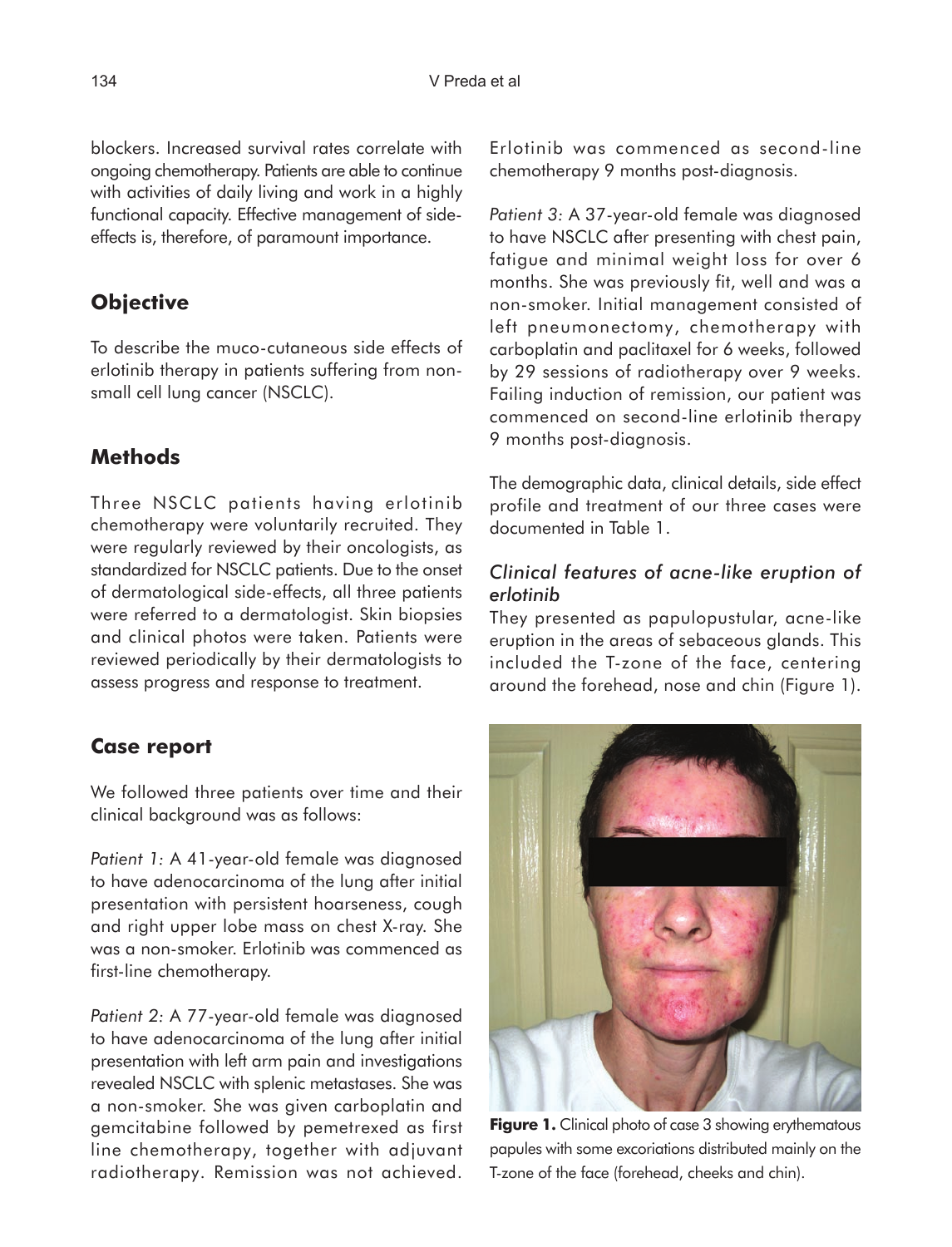| Patient no.,<br>Gender,<br>Age,<br><b>Ethnicity</b> | Chemotherapy<br>dosage                                                                                                                      |                                                                 | <b>Timeline of side effects post</b><br>commencement of erlotinib                                                                                                                                                                                                                                                                                                                                                                                                                                                                                                                                                                                    | <b>Side effect</b><br>management                                                                                                                                                                  |
|-----------------------------------------------------|---------------------------------------------------------------------------------------------------------------------------------------------|-----------------------------------------------------------------|------------------------------------------------------------------------------------------------------------------------------------------------------------------------------------------------------------------------------------------------------------------------------------------------------------------------------------------------------------------------------------------------------------------------------------------------------------------------------------------------------------------------------------------------------------------------------------------------------------------------------------------------------|---------------------------------------------------------------------------------------------------------------------------------------------------------------------------------------------------|
| Female<br>41<br>Greek                               | Erlotinib 150 mg<br>daily only                                                                                                              | Day 2-7:<br>Day 11:<br>Day 18:<br>Day 24:<br>12 months later:   | Scalp/hair neuralgia, acne like<br>eruption on facial T-zone<br>Acne like eruption progressed over<br>scalp, face, back, chest, anterior thighs<br>Distressing ongoing acne like eruption<br>Acne like eruption improved<br>Ongoing acne like eruption with flares<br>and regressions<br>Xerosis (generalized) and pruritus<br>Hair abnormalities: trichomegaly<br>(long, curly eyelashes), hirsutism<br>(generalized), scalp hair thinning<br>Nail changes: paronychia, nail ridging,<br>distal finger tuft fissuring                                                                                                                               | Erlotinib ceased 4/7<br>then resumed, topical<br>clindamycin,<br>vitamin supplements,<br>cetaphil lotion,<br>eyelash trimming,<br>electrolysis/epilation                                          |
| 2<br>Female<br>77<br>Danish/Irish                   | Resistant to 1st line<br>chemotherapy<br>Erlotinib 150 mg<br>daily<br>Erlotinib 100 mg<br>daily                                             | Week 1-6:<br>4 months:<br>5 months:                             | Painful acne like eruption, progressing<br>in a craniocaudal distribution - face,<br>neck, shoulders, forearms and knees<br>Week 7-15: Ongoing acne like eruption, especially<br>severe over facial T-zone, with nasal<br>bacterial superinfection<br>Ongoing extensive painful debilitating<br>acne like eruption with ulceration<br>Acne like eruption improved, nail<br>ridging<br>15 months: Minimal acne like eruption                                                                                                                                                                                                                          | Mupirocin ointment,<br>erlotinib ceased 3/52,<br>wet dressings to ulcers,<br>recommenced at<br>100 mg daily                                                                                       |
| 3<br>Female<br>37                                   | Refractory to<br>surgery, 1st line<br>chemotherapy/<br>Anglo-Saxon   radiotherapy<br>Erlotinib 150 mg<br>daily<br>Erlotinib 100 mg<br>daily | Day 2-7:<br>Day 8:<br>Day 21 onwards:<br>3 months:<br>7 months: | Acne like eruption on facial T-zone,<br>neck, chest, back, abdomen and legs<br>Ongoing less severe but significant<br>generalized acne like eruption<br>Xerosis & desquamation, especially<br>scalp<br>Marked brittle, wiry hair regrowth<br>(post chemo- and radio-therapy)<br>Hair abnormalities: trichomegaly of the<br>eyelashes and hirsutism (generalized)<br>Nail changes: paronychia - fingers on<br>both hands and right big toe<br>4-5 months: Extensive acne like eruption: face,<br>anterior chest, shoulders and back<br>marked xerosis and pruritus<br>Significant improvement of acne like<br>eruption after treatment by antibiotics | Decreased dose of<br>erlotinib 100 mg daily<br>Tetracycline for 3/52<br>switch to keflex &<br>elidel<br>Avoidance of dark<br>clothing, open toed<br>shoes<br>Doxycycline, topical<br>erythromycin |

Table 1. Clinical details of 3 Australian patients with non-small cell lung cancer receiving erlotinib therapy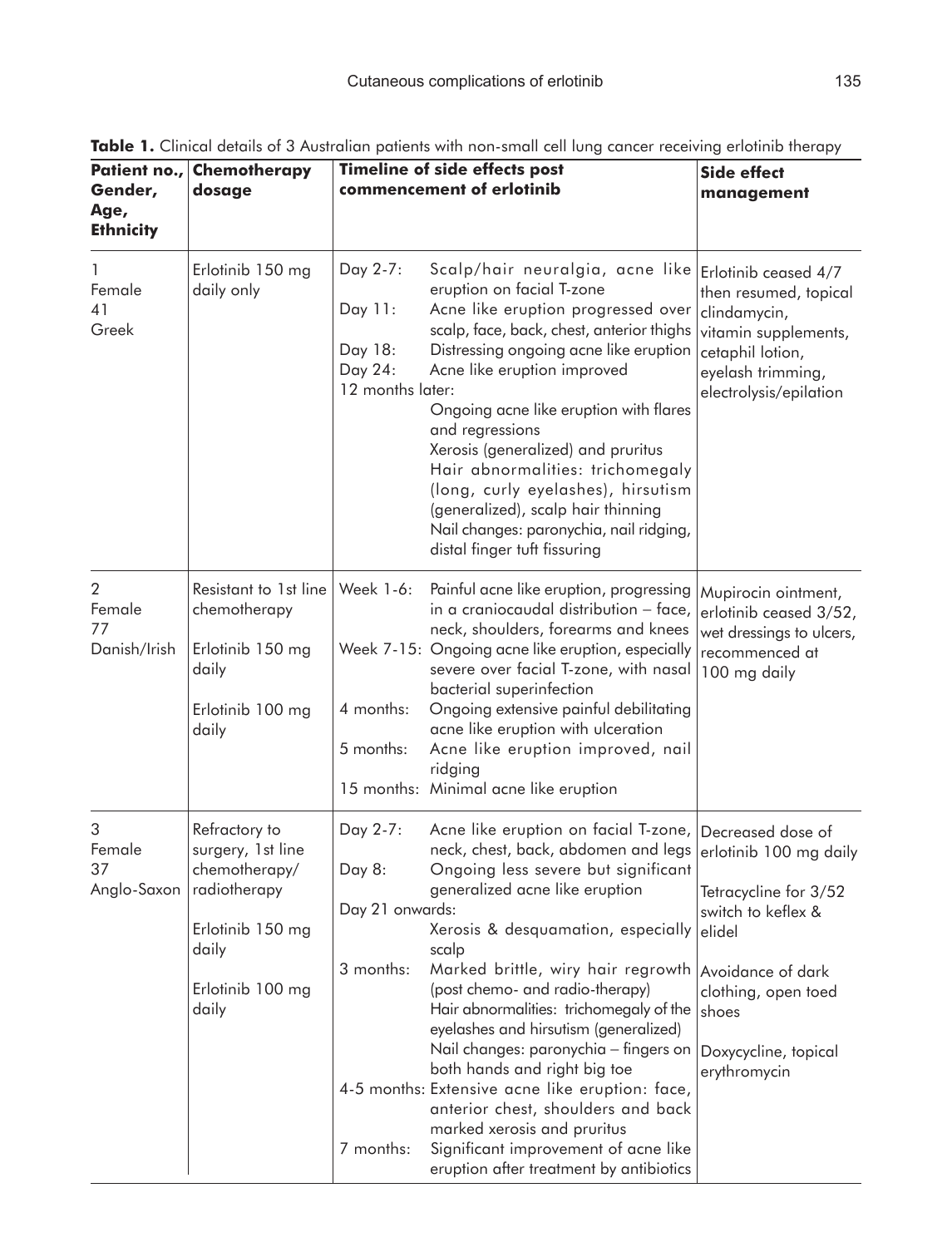In addition, the back and chest were commonly involved. Associated erythema and pruritus could occur.

### *Histopathology*

Histology was similar in all three patients. The pustular lesions showed a superficial and/or middermal acute folliculitis. There was prominent neutrophilic exudate in the follicular lumen, associated with rupture and extension of intense neutrophilic infiltrate into the surrounding reticular dermis in addition to leukocytoclasis and some necrosis. No bacteria were identified. The superficial dermis contained a mild perivascular lymphocytic infiltrate. The epidermis had loss of the normal basket-weave orthokeratotic corneal layer, with a thinned compact orthokeratotic layer associated with hypogranulosis. There was no evidence of capillary dilatation or sebaceous gland hyperplasia (Figure 2).

We proposed a new severity grading system (Table 2, see discussion below). The relationship between erlotinib dosages and severity grading over time were illustrated in Figure 3 a, b and c.

# **Discussion**

### *Mechanism of action of erlotinib*

Abnormal EGFR expression occurs in several malignancies including head, neck, breast, lung, colorectal, ovarian, and bladder cancers.1 The receptor function controls cellular processes

linked to proliferation, survival, differentiation and angiogenesis. Deregulation can contribute to tumour progression.2 Excessive expression of EGFR has been associated with chemoresistance and poor prognosis. Erlotinib inhibits the tyrosine kinase of the EGFR cascade with demonstrated antitumour activity alone or in combination with conventional chemotherapy.1 EGFR is also present in the skin, particularly keratinocytes, follicular epithelium, capillaries of the epidermis, sebaceous and sweat glands. It is crucial for the normal development and physiology of the epidermis. Thus, not unexpectedly, adverse side effects of the EGFR inhibitors involve the skin and skin adnexae.3



**Figure 2.** Photomicrograph of acne-like eruption, showing folliculitis with follicular rupture and extension of the inflammation into the adjacent dermis. (H&E stain, x 100 magnification)

**Table 2.** Grading severity of acne-like eruption based on symptoms and recommended therapy

| Grade           | <b>Severity of skin lesion</b>           | <b>Suggested therapy</b>                   |  |
|-----------------|------------------------------------------|--------------------------------------------|--|
| Grade 1<br>Mild | Limited in extent<br>Asymptomatic        | Nil necessary                              |  |
| Grade 2         | Multifocal                               | Treatment usually necessary                |  |
| Moderate        | Symptomatic                              | Topical $+/-$ systemic antibiotics         |  |
| Grade 3         | Generalized                              | Systemic antibiotics $+/-$ dose reduction/ |  |
| Severe          | Distressing extensive acne-like eruption | cessation therapy                          |  |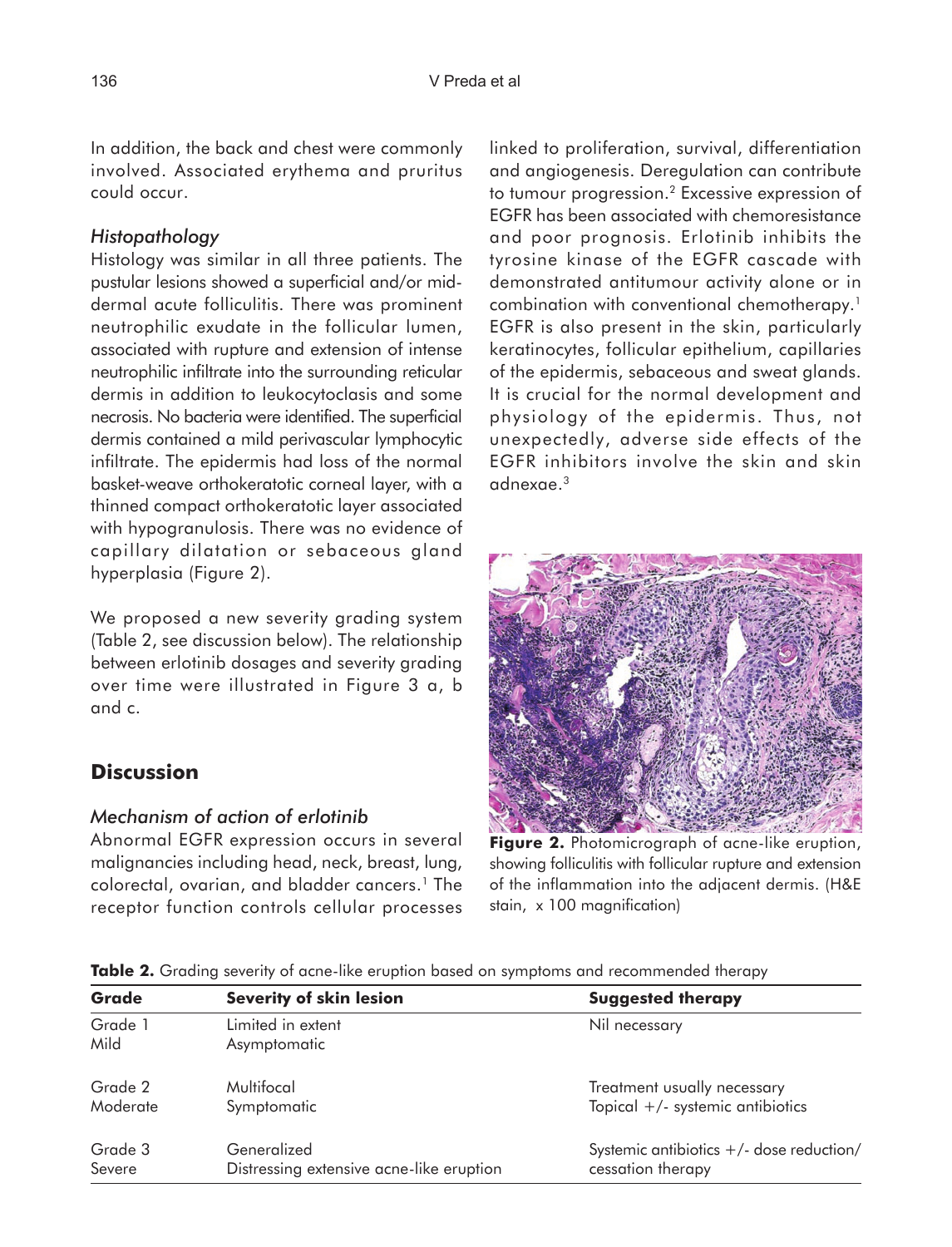

Figure 3. Relationship between erlotinib dosages and severity grading of acne-like eruption in three cases of the present report.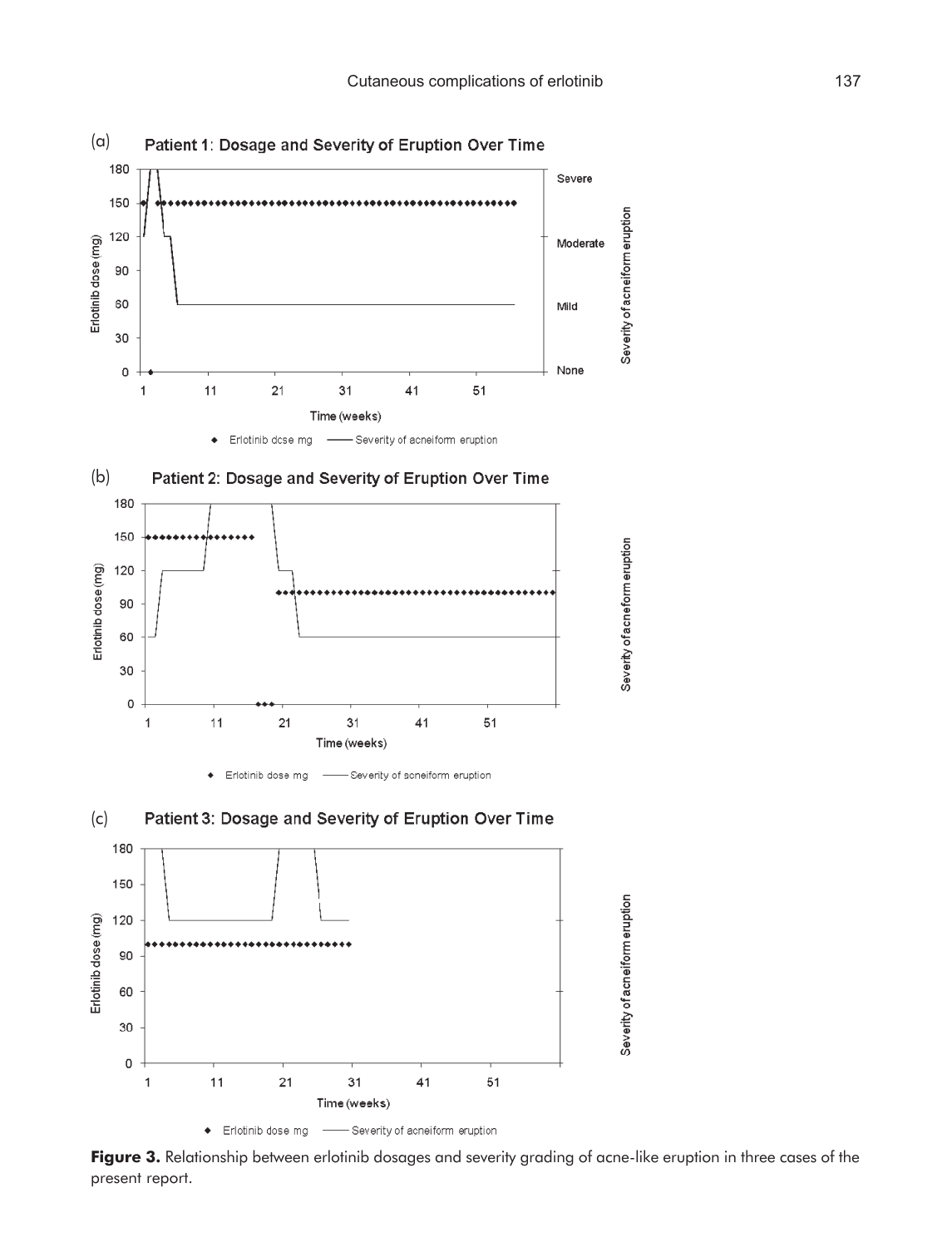Skin and adnexal side-effects associated with tyrosine kinase inhibitors of the EGFR cascade include acne-like eruption, xerosis, pruritus, paronychia, pyogenic granuloma and hair changes. Our patients experienced cutaneous symptoms and signs consistent with those reported in the literature. Acne-like eruption was the most distressing and chronic. Although not fully characterized, there is a putative pathophysiological mechanism through which EGFR inhibitors cause cutaneous side effects. In experimental models, acne-like eruption is thought to be due to blockade of EGFR which profoundly modifies chemokines secretion, leading to leukocyte chemotaxis and infiltration in the follicles and finally skin inflammation.4

#### *Defining the eruption* − *a new entity?*

Until recently, the acne-like eruption has been referred to as "rash" by oncologists. This eruption appears to be a distinctive neutrophilic folliculitis unique to the EGFR inhibitors. It is the most common side effect recorded with EGFR inhibitors, occurring in 43-85% of patients taking these medications.5-7 The severity of the eruption may have a positive association with treatment response and thus survival.<sup>1</sup>

Folliculitis, acneiform eruption, $1$  pustular eruption, $8$ acute generalized exanthematous pustulosis  $(AGEP)^9$  are all terms used to describe the erythematous papulopustular eruption over the T-zone of the face, neck, retroauricular area, shoulders, chest, back, lower abdomen and thighs. We suggest the use of the term acne-like eruption because the other terms may confuse clinicians, potentially leading to inappropriate management. The use of the term AGEP is inappropriate due to the lack of the distinctive clinical picture of fever, leukocytosis and spontaneous resolution in approximately 14-21 days.10 The changes of suppurative folliculitis in our three case are in keeping with those previously published in the literature describing the

histopathology of follicular pustular lesions of EGFR inhibitor reactions.<sup>6,8,11</sup>

This "rash" distinguishes itself from acne by pruritus and the absence of open and closed comedones. Depending on the patient's age and history, acne vulgaris may be pre-existing or co-existing. This may complicate the clinical picture. The differential diagnosis includes acne vulgaris, acne rosacea, steroid folliculitis or drug-induced folliculitis.

We also propose a new severity grading system. Various severity grading systems have been used in the literature, including a generic National American Cancer Institute adverse event scale for acneiform eruptions.<sup>12</sup> Clinically there is a continuum of severity, both from the assessing clinician and the subjective patient experience. We find it more useful to use the following (Table 2). Grade 1 (mild): Acne-like eruption is an asymptomatic macular or papular erythematous eruption in an acneiform distribution which does not necessarily distress the patient to seek treatment. Grade 2 (moderate) is more florid. Grade 2 is multifocal in distribution and therapy is usually necessary. Grade 3 (severe) is generalized in distribution with confluent, painful lesions and/or ulceration, requiring systemic therapy.

### **Other side effects of erlotinib**

#### *Xerosis and pruritus*

Xerosis, pruritus and desquamation was a side-effect experienced by all our patients. They developed fissures on their dry fingertips. Generalized body desquamation with prominent scalp involvement was also seen. The putative mechanism was the same as for acne-like eruption with disturbance in the suprabasal keratinocyte maturation.<sup>13</sup>

#### *Hair changes*

In our patients, several notable hair changes occurred after 2-3 months of therapy. These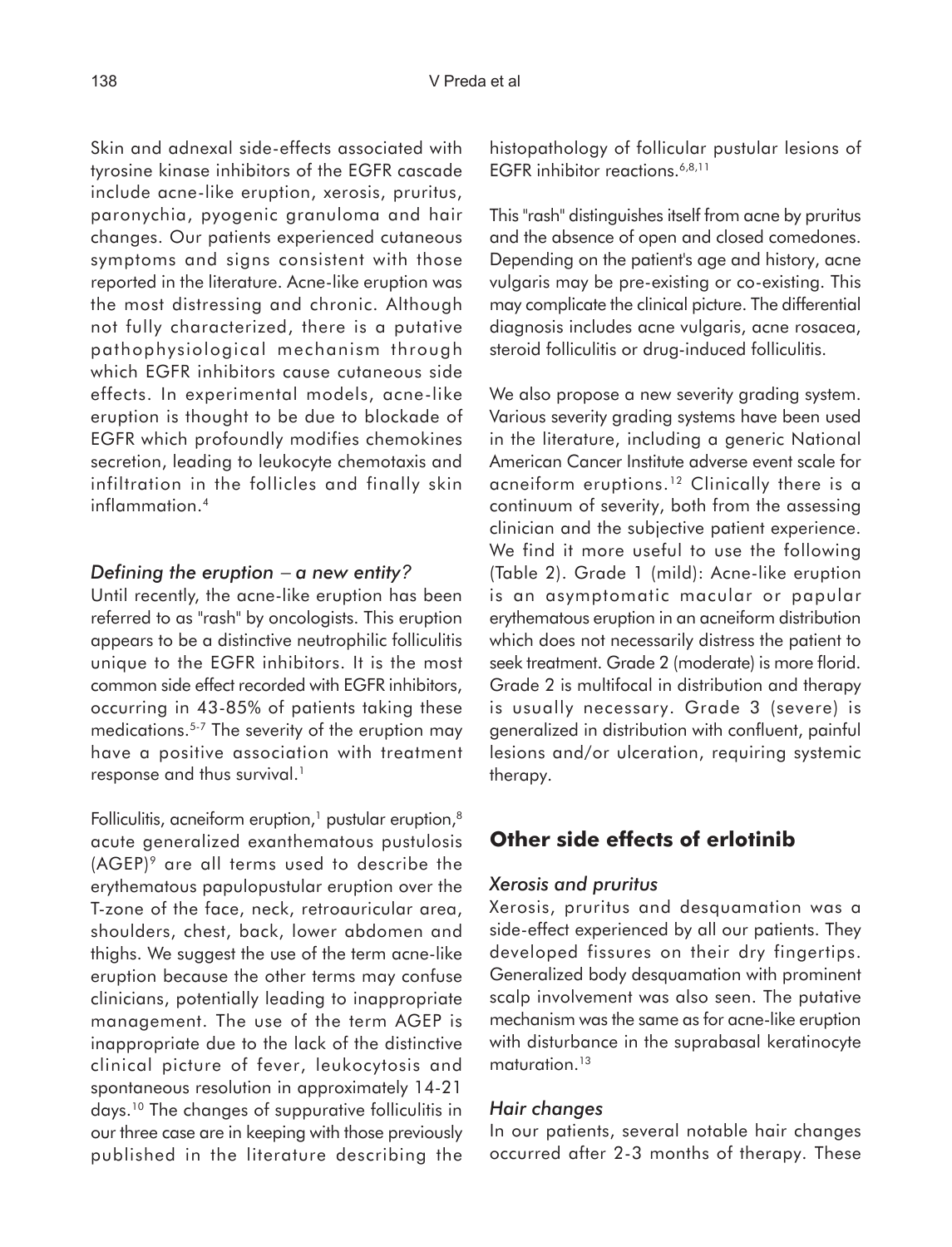included hair texture alteration to fine, wiry/curly brittle hair, hirsutism, eyelash trichomegaly and 2008×16n03-0|<br>gradual onset of androgen-like balding. Eyelash trichomegaly was particularly pronounced in patient 1, the mechanism for which is unknown. The androgen-like balding might be due to interactions between hormonal receptors and EGFR.1

### *Nail changes*

They can present as debilitating paronychial inflammation with or without superinfection or friable pyogenic, granulomatous periungual tissue changes which can be a nuisance. Other nail changes include partial or complete loss of the nail, severe fissuring of the distal finger tufts, digital xerosis and desquamation or nail ridging and pitting. It is a delayed side-effect occurring weeks to months after therapy.<sup>13</sup>

Distinct from the putative mechanism of acne-like eruption, the pathophysiology mechanism of these nail changes is currently unknown. It is postulated to be due to disturbance in the nail matrix and epidermal keratinocytes, both being controlled by the same regulatory mechanisms.13 The clinical picture of nail toxicity can be complicated by preexisting or concomitant nail changes not related to erlotinib therapy, for example, concomitant nail disease in the diabetic population who are predisposed to nail changes.

#### *Management of side effects of erlotinib*

Acne-like eruption management varies according to the grade of severity (Table 2). Grade 1, which is mild, may not require any therapy, but this must be individualized to the patient. Over-the-counter non-soap based, cleansing face washes containing salicylic acid may be of use. For grade 2 (moderate) and grade 3 (severe), topical and or systemic management may be indicated. Topical therapies include erythromycin or clindamycin. Systemic options include tetracycline or erythromycin. Steroid use is inappropriate because of the risk of steroid induced acne. Oral isoretinoin is controversial and we do not recommend its use.14 Dose reduction or cessation of erlotinib may be required in severe or refractory cases.

Management of associated xerosis and pruritus encompasses general measures. This includes minimization of skin heat exposure and the use of non-soap based products. Fragrance-free low irritant moisturisers and fish oil supplements may be useful. The clinical scenario can be complicated by coexisting xerotic skin conditions, for example if the patient has a background history of asteatotic eczema, then dermatological review is essential.

Erlotinib hair toxicities are variable and hirsutism is by far the most distressing to female patients. Temporary measures of epilation and waxing are often helpful for avoidance of social embarrassment. The clinical context of the patient is again important, particularly in the setting of erlotinib-associated hirsutism on a background of cystic acne. This scenario may warrant antiandrogen consideration but again dermatological review is indicated. Eyelash trichomegaly is often quite pronounced but can be managed with simple trimming.

The management of nail and periungual side effects includes preventive measures of avoidance of trauma and frequent water immersion or contact with harsh chemicals. Meticulous care with frequent application of topical petrolatum emollient is recommended.13 Early treatment is best as paronychia with or without infection is painful and often debilitating. It responds well to topical kenacomb ointment twice daily for a few weeks. If secondary infection occurs, then appropriate systemic antimicrobials are indicated. Pyogenic granuloma is bothersome to patients because minor physical trauma or trivial irritation may induce bleeding. Early treatment of pyogenic granuloma with topical steroids and plastic occlusion may be all that is necessary. Difficult cases may need intralesional steroids or excision by a dermatologist.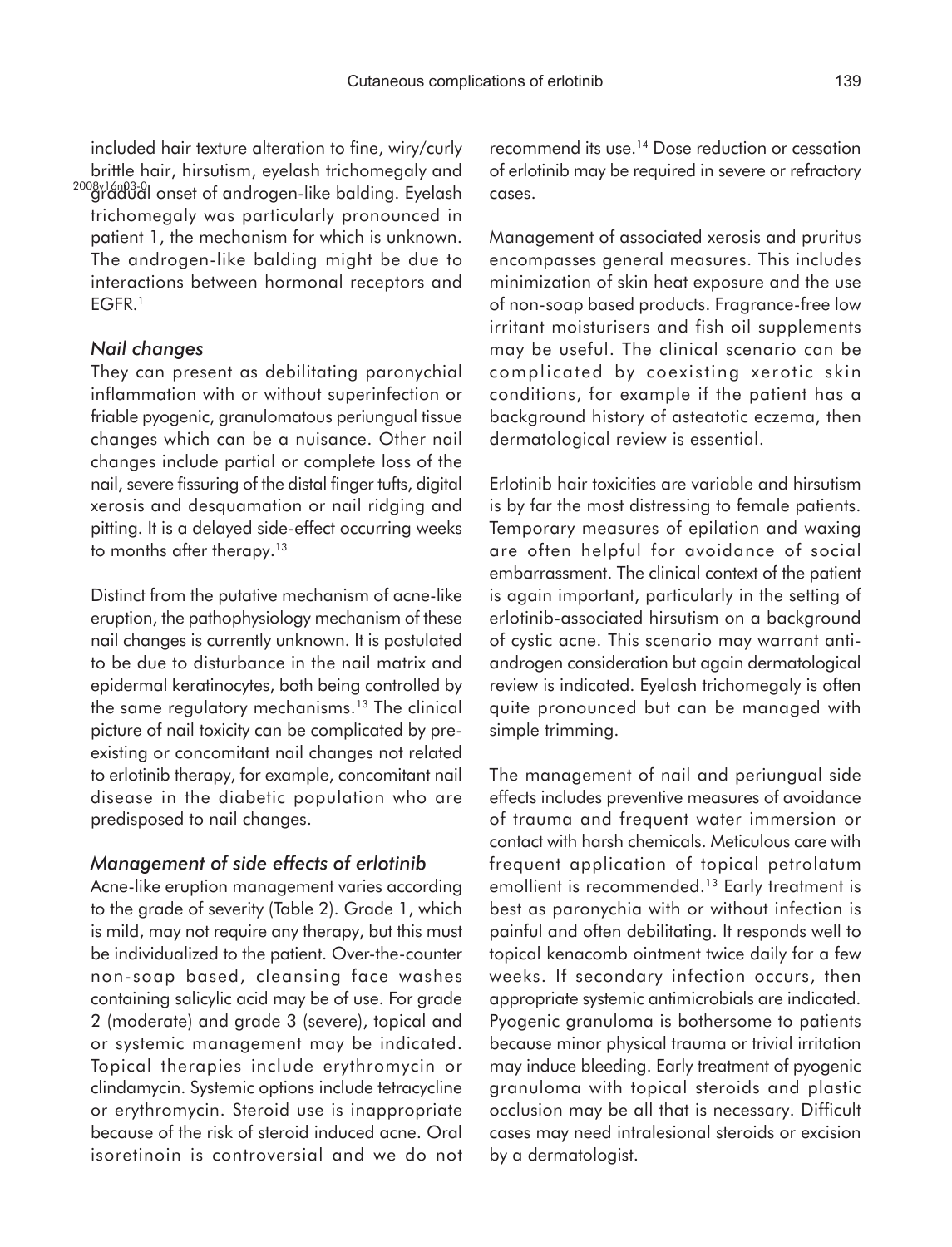### *Why treat?*

Erlotinib is a targeted chemotherapy with low systemic toxicity and high specificity. Unlike currently used first-line cytotoxics, EGFR blockers do not cause significant nausea, vomiting, alopecia, myelosuppression or neuropathy.15 However, due to their site of action on the EGFR, florid cutaneous side effects may occur. These can be uncomfortable, psychologically distressing, disfiguring and socially debilitating.

The impact of these dermatological side effects is significantly increased because successful therapy is ongoing and currently the optimal duration of chemotherapy is unknown. Management is essential because the side effects can impinge on functional quality of life and potentially compromise compliance to chemotherapy.<sup>16,17</sup> In addition, the evolving documentation of side effects in the literature leads to wider recognition, greater research and debate for best management of an important developing entity.18

All three of our patients experienced cutaneous side-effects, the most distressing being acnelike eruption. The literature to date has attached importance to this as a marker of positive therapy response. The significance of severe acneiform eruption and positive clinical outcome does however require further research.<sup>1,13,19</sup> At a doctor-patient level, this population requires specialist management of their side-effects. Drug information prior to the start of therapy can prepare patients for expected side-effects. Regular surveillance, timely intervention and follow-up is then required. Ongoing collaboration between dermatologists and medical oncologists for optimal patient care is essential.

# **Acknowledgements**

We would like to acknowledge the clinical assistance of Dr. Simon Yong Gee, visiting dermatologist, and the assistance of the Anatomical Pathology Department of the Royal Brisbane Hospital, Queensland, Australia.

# **References**

- 1. Robert C, Soria JC, Spatz A, Le Cesne A, Malka D, Pautier P, et al. Cutaneous side-effects of kinase inhibitors and blocking antibodies. Lancet Oncol 2005;6:491-500.
- 2. Yarden Y, Sliwkowski MX. Untangling the ErbB signalling network. Nat Rev Mol Cell Biol 2001;2:127-37.
- 3. Galimont-Collen AF, Vos LE, Lavrijsen AP, Ouwerkerk J, Gelderblom H. Classification and management of skin, hair, nail and mucosal side-effects of epidermal growth factor receptor (EGFR) inhibitors. Eur J Cancer 2007;43:845-51.
- 4. Mascia F, Mariani V, Girolomoni G, Pastore S. Blockade of the EGF receptor induces a deranged chemokine expression in keratinocytes leading to enhanced skin inflammation. Am J Pathol 2003;163:303-12.
- 5. Pérez-Soler R. Can rash associated with HER1/EGFR inhibition be used as a marker of treatment outcome? Oncology (Williston Park) 2003;17:23-8.
- 6. Busam KJ, Capodieci P, Motzer R, Kiehn T, Phelan D, Halpern AC. Cutaneous side-effects in cancer patients treated with the antiepidermal growth factor receptor antibody C225. Br J Dermatol 2001;144:1169-76.
- 7. Jacot W, Bessis D, Jorda E, Ychou M, Fabbro M, Pujol JL, et al. Acneiform eruption induced by epidermal growth factor receptor inhibitors in patients with solid tumours. Br J Dermatol 2004;151:238-41.
- 8. Agero AL, Dusza SW, Benvenuto-Andrade C, Busam KJ, Myskowski P, Halpern AC. Dermatologic side effects associated with the epidermal growth factor receptor inhibitors. J Am Acad Dermatol 2006;55:657-70.
- 9. Shih HC, Hsiao YP, Wu MF, Yang JH. Gefitinib induced acute generalized exanthematous pustulosis in two patients with advanced non-small-cell lung cancer. Br J Dermatol 2006;155:1101-2.
- 10. Lee S, Artemi P, Holt D. Acute generalized exanthematous pustulosis. Australas J Dermatol 1995; 36:25-7.
- 11. Van Doorn R, Kirtschig G, Scheffer E, Stoof TJ, Giaccone G. Follicular and epidermal alterations in patients treated with ZD1839 (Iressa), an inhibitor of the epidermal growth factor receptor. Br J Dermatol 2002; 147:598-601.
- 12. National Cancer Institute. Common terminology criteria for adverse events v 3.0 (CTCAE). Available at: http:// ctep.cancer.gov/forms/CTCAEv3.pdf.
- 13. Fox LP. Nail toxicity associated with epidermal growth factor receptor inhibitor therapy. J Am Acad Dermatol 2007;56:460-5.
- 14. DeWitt CA, Siroy AE, Stone SP. Acneiform eruptions associated with epidermal growth factor receptor targeted chemotherapy. J Am Acad Dermatol 2007; 56:500-5.
- 15. Roé E, García Muret MP, Marcuello E, Capdevila J, Pallarés C, Alomar A. Description and management of cutaneous side effects during cetuximab or erlotinib treatments: a prospective study of 30 patients. J Am Acad Dermatol 2006;55:429-37.